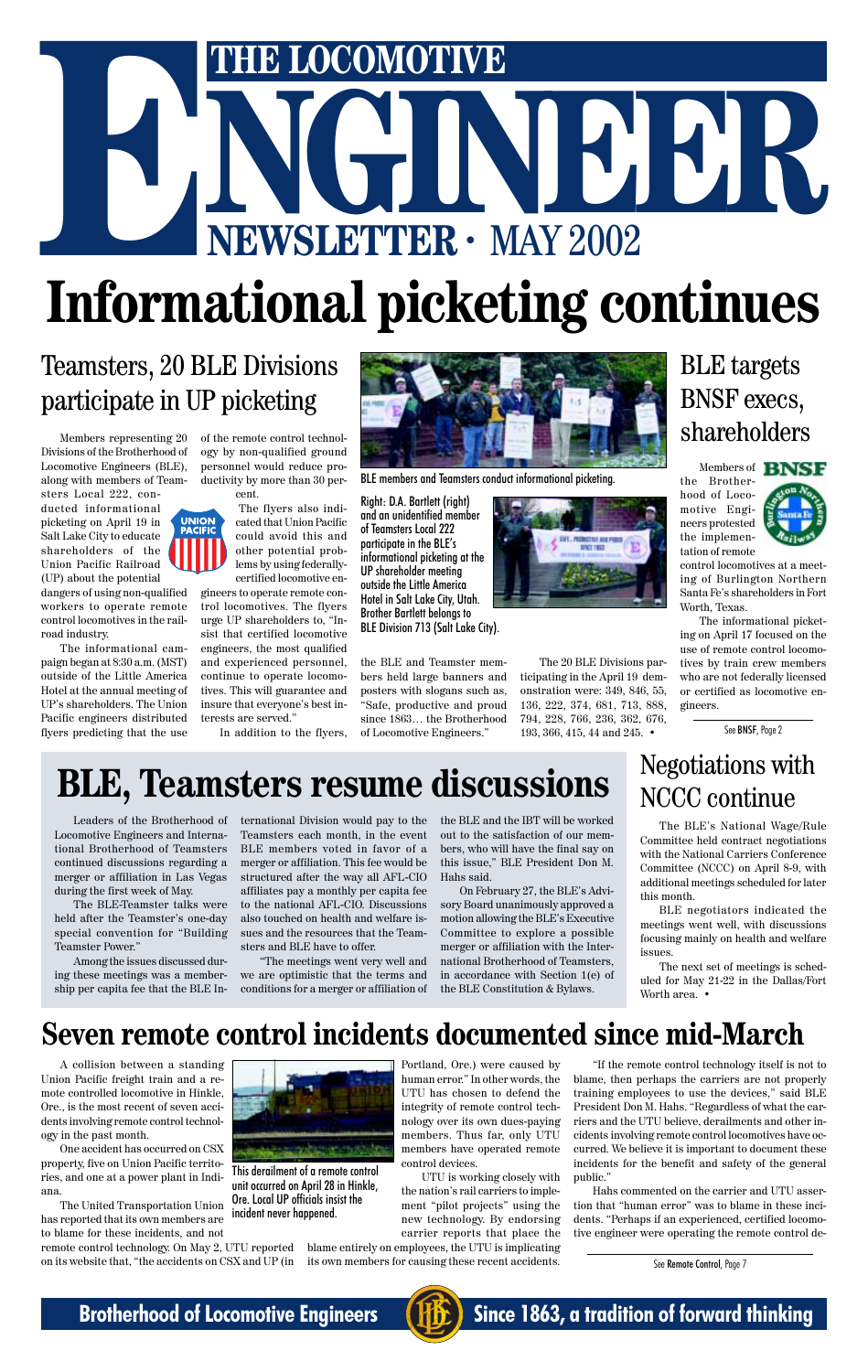"We think it's a safety issue," BLE General Chairman Dennis Pierce told the Fort Worth Star Telegram. "Our jobs are at stake."

Also participating in the informational picketing were BNSF General Chairmen John Mullen and Rick Gibbons; Vice Chairmen Matt Wilson, Steve Bratka and Don May (BNSF North Lines); Terry Briggs, Chairman of the Texas State Legislative Board; Mark E. Banton, Local Chairman of Division 500; and George Smith, Secretary-Treasurer of Division 500. Members of the American Train Dispatchers Department of the BLE also participated in the informational picketing.

BNSF chairman Matt Rose told the newspaper that BNSF plans to take delivery of 30 new remote control units throughout the year, to be used at various switching and classification yards on its 29-state system.

Rose also told the newspaper that the issue of using employees other than members of the Brotherhood of Locomotive Engineers to operate the remote controls was a "productivity matter" (see related article on page 2 of this issue).

General Chairman Pierce advised the Star-Telegram reporter that he has informed BNSF management that the use of federally licensed locomotive engineers in the implementation of remote control operations would be the safest and most productive method of operation. However, railroad management has refused to negotiate with BLE on the issue. •

In a strongly worded letter to Burlington Northern Santa Fe Chairman Matthew K. Rose, the BNSF-BLE General Chairmen rebutted statements made by Rose regarding the implementation of remote control pilot projects on that railroad.

In an article published in the Fort Worth Star-Telegram, Rose was quoted as saying that the use of crew members other than locomotive engineers to operate remotes was a "productivity matter." The general chairmen, Dennis Pierce, John Mullen, Austin Morrison and Rick Gibbons, took exception to that statement and provided evidence to the contrary.

In their letter to Rose, the general chairmen cited several reasons why remote controlled locomotives would be more efficiently operated by certified locomotive engineers than other train crew members. They noted that other programs have used a combination of remote controls and the control stand in the locomotive in order to achieve greater efficiency in train movement. The general chairmen also cited the locomotive engineer's extensive knowl-

### BNSF Continued from Page 1

edge of operating and safety rules.

The general chairmen are concerned with the job protection of locomotive engineers on BNSF. While the carrier has promised that the affected employees will receive protection, they have acted to the contrary in some circumstances.

The BLE General Chairmen again requested the opportunity to meet with Rose in order to discuss the issue of remote operations.

A copy of the General Chairmen's letter is available on the BLE website.

# **BLE General Chairmen respond to statements by BNSF Chairman Rose**

# Photos from UP informational picketing

### BLE informational picketing targets BNSF in Fort Worth

hood of Locomotive Engineers' Pennsylvania State Legislative Board won another victory in the Pennsylvania General Assembly for the rights of all train crew members.

House Bill Number 387, introduced by Rep. Lynn Herman (R-77), amended HB 1248 and would prohibit police from requesting to see a locomotive engineer's drivers license in the event of an accident. The bill now waits for referral to the Pennsylvania Senate.

The bill reads: "no engineer, conductor, brakeman or any other member of the crew of a locomotive or train being operated upon rails, including operation on a railroad crossing over a public street, road

On April 2, the Brother-or highway, shall be required under Pennsylvania code.

to exhibit their driver's license upon demand by a police officer in connection with the operation of a locomotive or train within this commonwealth."

"What the BLE Pennsylvania Legislative Board sought was protection for locomotive engineers and their Pennsylvania drivers licenses in the event of any type incident," said Pennsylvania State Legislative Board Chairman Ken Kertesz. "Often, information taken from the drivers licenses by police authorities is turned over to auto insurance companies and this can be misconstrued as having a motor vehicle accident. Clearly, a locomotive is not a motor vehicle

"This bill, when referred to the Pennsylvania Senate and hopefully enacted, will protect our members and their civil rights," Chairman Kertesz continued. "We thank Representatives Herman, Geist, Veon and the other 193 State Representatives who saw fit to endorse legislation so vitally needed."

On March 12, the Pennsylvania State House passed HB 1247, which would prohibit freight locomotives from operating in reverse or in the backup position on main and secondary lines. The bill, strongly supported by the BLE, passed the House 198-1, and was referred to the Pennsylvania Senate Transportation Committee for action. •

# **BLE scores another win in Pa.**

### Legislation protects train crews from showing auto drivers license after rail accidents; Bill moves to Senate

For the past 11 years, W.R. "Bill" Ertman has dutifully served BLE Division 527 (Pittsburg, Kan.) as secretary-treasurer and legislative representative. Following in his father's footsteps, Ertman began his railroad career in Pittsburg, Kan., as a telegrapher for the Kansas City Southern in 1961. He also worked as a brakeman for the KCS in 1977. He went firing on Dec. 22, 1979, and was promoted to engineer on May 22, 1980. His father, Raymond, was also a locomotive engineer for the KCS. Since he joined the BLE in 1987, Brother Ertman has been committed to serving this organization and his fellow members. He has helped to shape the future of the BLE by serving as a delegate to the International Division Convention

in 1996, and helped preserve its future by volunteering to be a member of the Mobilization Team on the KCS. All the while, he made sure his fellow mem-

bers were treated fairly by fighting for their back pay. "Bill deserves an award

for the most dedicated union officer," said General Chairman Sam Parker.

"He is what you would call an expert on the pay issues that might arise on the property, and would extend a helping hand to any Union Brother."

Brother Ertman and his wife, Yvonne, have a daughter, Leanne, and four grandchildren.

"Bill's hobby is his union," said Tim Windsor, Local Chairman of Division 527. "Bill works continuously helping the members of the BLE."

### **Ertman helps members on KCS**



From left: Teamster Local 222 members Kolette Ottley, Rusty Hart and Ed Bagwell.



From left: Teamster Local

222 members Corey Haslam and Brian Ham.



Teamster Local 222 member Matt Wagner.

Left: Union Pacific President & CEO Ike Evans (holding umbrella) meets with BLE members at the UP shareholders' meeting. As a result of the picketing, the BLE now has a commitment from Mr. Evans to schedule a meeting with all the BLE-UP General Chairmen in the near future.



It was a family affair as Larry E. Stevenson brought his daugther, Hunter, along to participate in the informational picketing. Brother Stevenson is a member of BLE Division 374 (Ogden, Utah).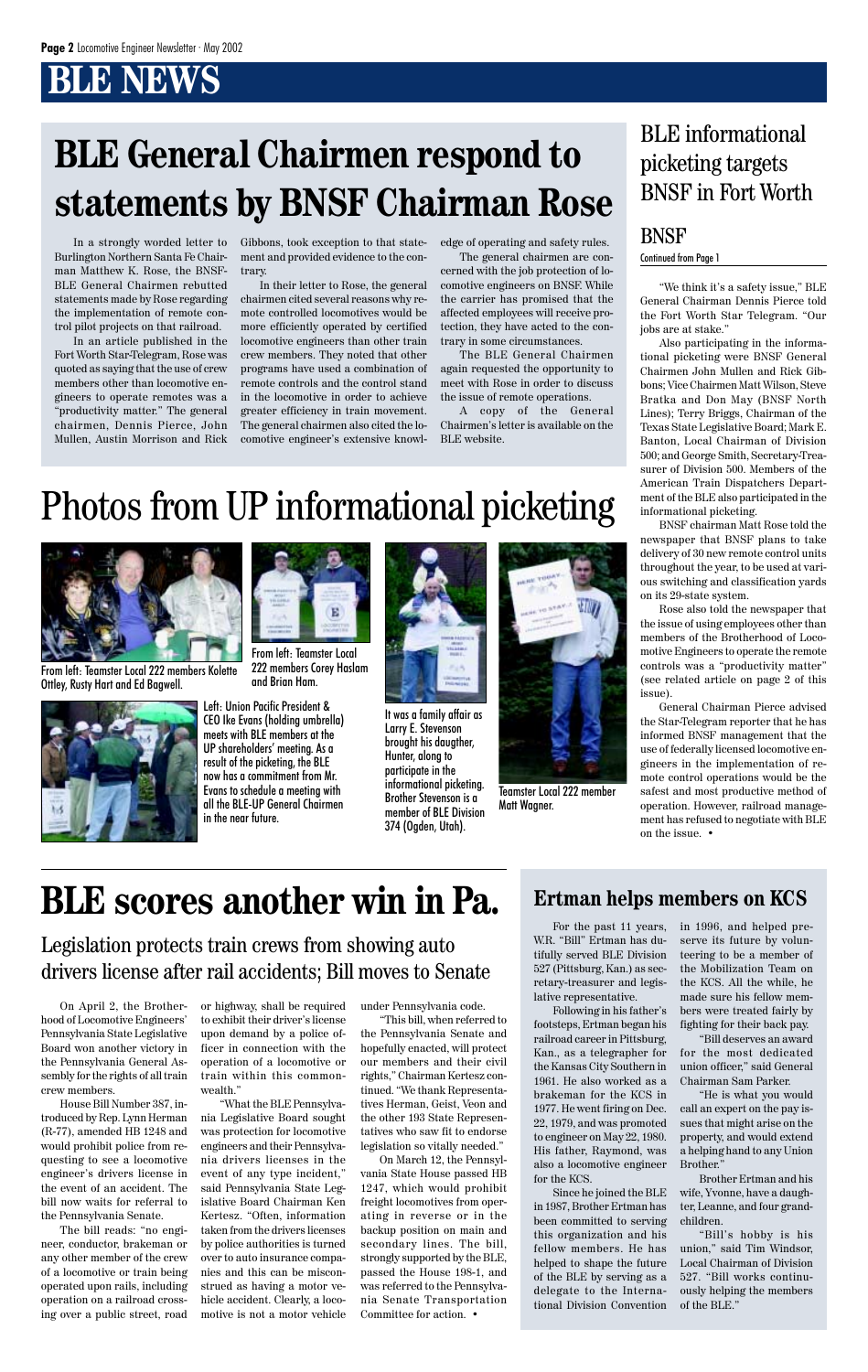# **BENEWS**

The "city of lakes," Minneapolis, Minn., was the site of the 2002 AFL-CIO Union Industries Show. Hundreds of union trade exhibitors, including the Brotherhood of Locomotive Engineers, offered the public a glimpse of union workers' skill and pride in North American industries.

The Union Industries Trade Show

serves as a unique job fair opportunity, offering visitors, especially young adults, an opportunity to see a vast array of exhibits which feature live demonstrations, the latest technology and union craftsmanship. An estimated 300,000

visitors passed through the newly expanded Minneapolis Convention Center Exhibit Hall during the four-day show (April 5-8). Busloads of school children were special guests on Friday and Monday mornings.

BLE Education and Training Coordinator Ken Kroeger put together a team of volunteers to staff the BLE display booth, which featured a cutaway from a locomotive cab provided by Baultar of Windsor, Quebec, Canada. Baultar manufactures modular ergonomic seating systems and cab accessories for railway locomotive and mass transit control cabs.

The cab cutaway from an old CN unit, originally built as a GP38-2, attracted the attention of show visitors of all ages. Baultar employees Len Woolgar and Charles Olivier Boudrias donned BLE shirts and cheerfully

> greeted visitors each day, encouraging them to sit in the operator's seat and become familiar with the immediate surroundings an engineer experiences while operating a locomotive.

Minnesota State Legislative Board Chairman Tom

Perkovich and two other local BLE members, Kay Cooper and Tom Halonen, also volunteered their time at the booth. Numerous visitors, especially children, enjoyed being photographed sitting at the throttle and were given a Polaroid copy to keep as a souvenir.

A handout entitled "Becoming a Locomotive Engineer" attracted the attention of a number of visitors. Many who stopped by the booth expressed an interest in working as a locomotive engineer and asked about job openings in the railroad industry.

This year's show was dedicated to Dennis Kivikko who died last December after a brief hospitalization for treatment of pulmonary fibrosis. Brother Kivikko had served as Secretary-Treasurer of the AFL-CIO Union Label and Service Trades Department since 1996. He had also served as the Manager of the annual Union Industries Show since 1990. The show was Dennis's passion and his absence was felt by those who had known and worked with him on previous shows.

Next year's show will be held in Philadelphia, Pa. •





Room is still available for BLE members interested in attending the June 2-7 West Coast Local Chairman Workshop offered by the BLE Education & Training Department on the Clark Kerr Campus of U.C. Berkeley in Southern California.

Among other topics, the workshop will cover BLE organizational structure and functions, representing members at disciplinary and decertification hearings, union leadership skills, claim and grievance handling, and writing and editing skills. Participants also will learn how to effectively use the BLE arbitration database. A highlight of the workshops is when attendees participate in a simulated disciplinary hearing.

The BLE encourages all Local Chairmen to attend one of these workshops, including new and more experienced local chairmen. BLE members who are not local chairmen may also attend these classes, provided they receive authorization from their local chairman to attend.

The BLE Education & Training Department presents these workshops in conjunction with the staff of the George Meany Center. Workshops instructors will include BLE General Secretary-Treasurer William C. Walpert, BLE Vice-President Richard K. Radek, Special Representative Ken Kroeger, and BLE Arbitration Department Manager Greg Ross. Donald

Spatz, an adjunct professor from the George Meany Center, will also instruct at the workshops.

The BLE pays the costs of books, equipment, tuition and a Thursday evening graduation banquet. BLE members who attend are responsible for the cost of room and board.

The next local chairman workshop will be October 13-18 on the campus of the George Meany Center in Silver Spring, Md.

To register, please contact Ken Kroeger of the BLE Education & Training Dept. at (216) 272-0986 or <kroeger@ble.org>. •

# **Space remains for West Coast Local Chairman workshop**

# **BLE display popular at Union Industries Show**

Ken Kroeger, Coordinator of the BLE Education & Training Department, with spouse Sereena Hogan, GIA 3rd International Vice-President, manning the BLE display booth.



A close-up of the locomotive cab mock-up.

Tom Halonen (right), a member of BLE Division 494 (Minneapolis, Minn.), explains what it takes to be hired as a locomotive engineer in the railroad industry. With a cutaway of a locomotive cab, the BLE booth received many interested visitors. More than 300,000 visitors attended the AFL-CIO's week-long Union Industries Trade Show in Minneapolis.





Various dignitaries and labor leaders, including AFL-CIO Secretary-Treasurer Richard Trumka (center), participate in the ribbon cutting ceremonies to open the 2002 Union Industries Trade Show. Part of the trade show included a booth commemorating union heroes and a wall listing the names of all union members lost to terrorism in 2001.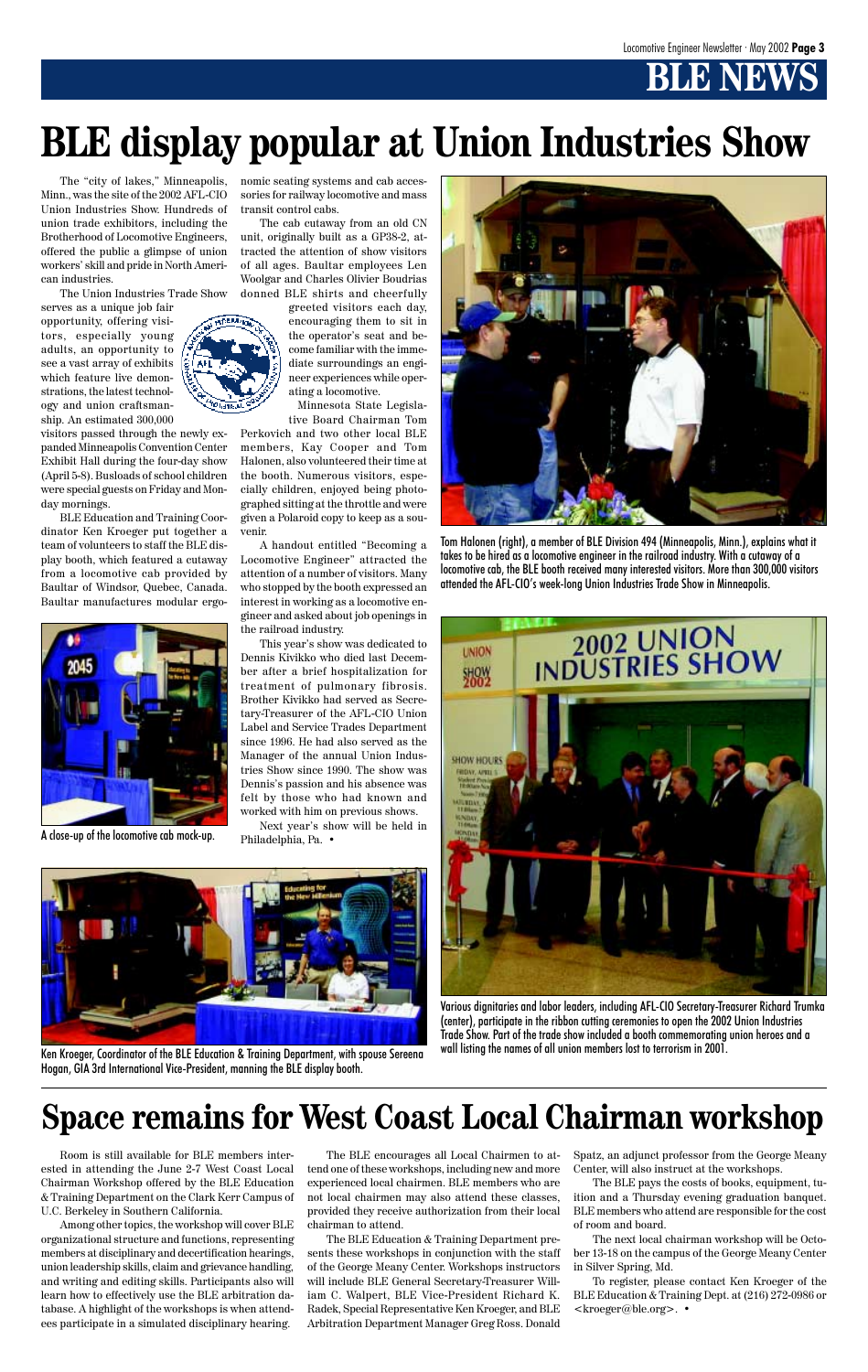By John R. Koonce, General Chairman

*BLE Editor's Note: The following was written by BLE General Chairman John Koonce in response to an editorial published on the UTU website on May 1, and also published in the May 2002 issue of the UTU newsletter.*

I received a copy of typical UTU-E rhetoric yesterday from a Vice Local Chairperson trying to justify his existence in the UTU conductors' local ("Why don't I join the BLE? I'll tell you," by David Currence Vice Local Chairperson, Local 1011, Hamlet, N.C.).

Since I neither have nor want to have any connection with the UTU-E or its International Officers, I thought I would address this misguided soul's statements through the BLE.

The first thing I noticed was that Brother Currence doesn't have years behind him to know or even understand the \$1.50 that he expounds upon. I have 36 years of service on the Illinois Central and even I didn't see the \$1.50 "so called sell out."

I do know one thing that I believe Brother Currence has conveniently left out of his story and that is the zero-dollar sell-out of the firemen on October 31, 1985. This UTU sell out attrited the fireman's positions forever — assigning the work to the trainmen. This also included forced promotion to Locomotive Engineer. Another UTU sell-out, although not zero-dollar, was the flagman — whoops! Guess

his "wiser, more experienced leadership" forgot to tell him about that one! What about the head brakemen and switchmen? More UTU sell outs!

Now, in the name of "progress," it is the Engineer that is being sold out by the UTU, this time through remote control.

I found it interesting, but hard to digest, this great UTU logic Brother Currence refers to regarding historic precedence, as well as his "guidance and support of the wiser, more experienced, leadership" in his organization. If you think remote control is only here to fail and will be a memory in the past as your DWORS on the CSX, you better wake up and smell the roses pal!

As I said, I hired out on the Illinois Central 36 years ago; I've been through furloughs (over three years), two mergers, spin-off of two-thirds of the IC to short line railways, loss of the caboose, loss of the flagman, loss of the firemen and hostlers, loss of the switchmen, loss of the operators, loss of most of the clerks, loss of most of the carmen, and loss of nearly all the roundhouse employees. My experience tells me:

• Whether good or bad, mergers and spin-offs cannot be blamed on anyone but the carriers;

• The loss of the caboose was through technology and the UTU, when the UTU agreed to replace the flagman with the rear end devices — and a few bucks.

• Technology (and the UTU) won again and the

head brakemen are almost history, again for a few more bucks for their fellow UTU brothers.

• And who is doing the work of the clerks, operators and most of the carmen? Trainmen. And how much are they being paid? Nothing! UTU and technology strike again!

• Now the firemen, a thing of the past. Was it technology or the October 31, 1985 UTU agreement? Well, the pay was good — zero dollars, and the positions were replaced with trainmen and laborers.

I could go on and on but I am sure Brother Currence was advised of all this by the much "wiser and more experienced leadership" in his organization — or maybe all they told him was something about \$1.50. These are this same leaders that he thinks are working for him and his family when the time comes to make concessions. (I thought leaders were supposed to gain increases in contracts, not concessions.) Does Brother Currence want someone like them — who have historically "protected" jobs — to now "protect" everyone's jobs? (Hello, wake up and smell the roses again!)

In closing I am asking Brother Currence to go back and look at the facts himself; it might be a wiser choice than relying on all those "wiser, more experienced" leaders.

That is why I belong to the BLE!

John R. Koonce Division 512

# **Why I belong to the BLE**

### BLE leaders discuss remotes at Western General Chairmen's meeting



BLE members and officers spent a great deal of time discussing the implementation of remote control technology at the annual Western General Chairmen's Association meeting. From left: P.J. Williams, BNSF Vice-Chairman (former AT&SF); M.O. Wilson, BNSF Vice-Chairman (former CB&Q/GN/NP/SP&S); D.R. Pierce, BNSF/MRL General Chairman; A.G. Morrison, BNSF General Chairman (former C&S/CRI&P/FWD); R.C. Gibbons, BNSF General Chairman (former STL-SF); and M.F. Chenchar, Union Pacific-Eastern District First Vice-Chairman.



From left: D.M. Menefee, CSXT-Northern Lines General Chairman; Steven Speagle, BLE International Vice-President; L.W. Sykes, Norfolk Southern-Northern Lines General Chairman; M.A. Young, Union Pacific-Central Regional General Chairman; P.J. Williams, BNSF Vice-Chairman; (partially obscured) M.O. Wilson; and D.R. Pierce.



From Left; R.R. McMillin, member of BLE Division 367 (Springfield, Mo.); S.W. Parker, Kansas City Southern General Chairman; Merle Geiger, BLE International Vice-President; W.L. Morris, Local Chairman of BLE Division 316 (Atlanta); C.L. Roy, CSXT-Western Lines General Chairman; A. Smith, CSXT-Eastern Lines General Chairman; and J.W. Hinely, CSXT-Eastern Lines Vice-Chairman.



From Left; J.R. Koonce, Illinois Central General Chairman; G.L. Gore, Union Pacific-Southern Region General Chairman; T.J. Donnigan, Union Pacific-Western Region General Chairman; M.L. Elsberry, Union Pacific-Northern Region First Vice-Chairman; and B.D. MacArthur, Union Pacific-Northern Region General Chairman.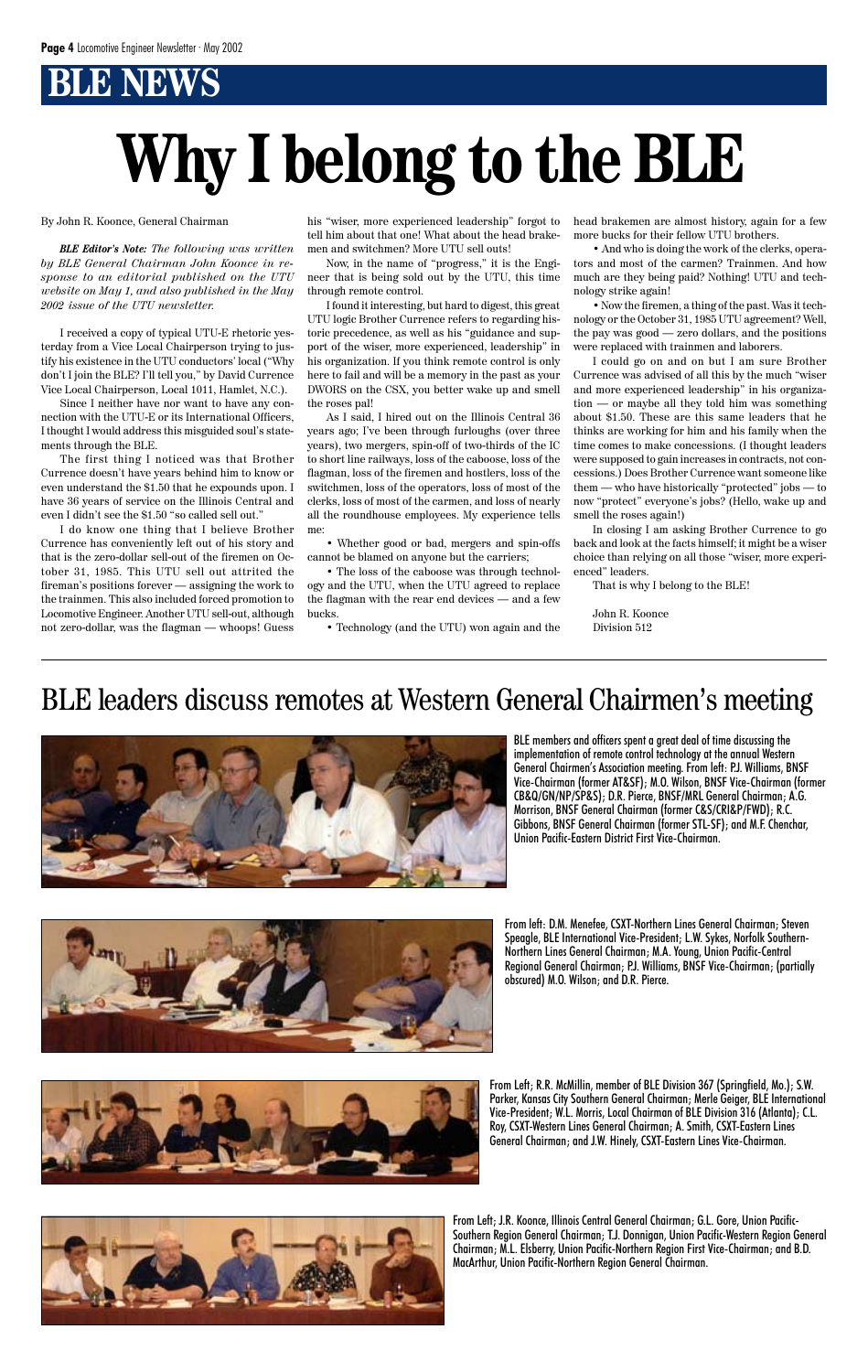# **RETIREMENT BOARD NEWS**

Employers and employees covered by the Railroad Retirement Act pay higher retirement taxes than those covered by the Social Security Act, so that railroad retirement benefits remain substantially higher than social security benefits.

The following questions and answers show the differences in railroad retirement and social security benefits payable at the close of the fiscal year ending September 30, 2001. It also shows the differences in age requirements and payroll taxes under the two systems.

**1. How do the average monthly railroad retirement and social security benefits paid to retired employees and spouses compare?**

The average age annuity being paid by the Railroad Retirement Board at the end of fiscal year 2001 to career rail employees was \$1,835 a month, and for all retired rail employees the average was \$1,415. The average age retirement benefit being paid under social security was about \$850 a month. Spouse benefits averaged \$550 a month under railroad retirement compared to \$420 under social security.

The Railroad Retirement Act also provides supplemental railroad retirement annuities of between \$23 and \$43 a month, which are payable to employees who retire directly from the industry with 25 or more years of service.

**2. Are the benefits awarded to recent retirees generally greater than the benefits payable to those who retired years ago?**

Yes, because recent awards are based on higher average earnings. For career railroad employees retiring at the end of fiscal year 2001, regular annuity awards averaged over \$2,405 a month while monthly benefits awarded to workers retiring at age 65 under social security averaged about \$1,110. If spouse benefits are added, the combined benefits for the employee and spouse would approximate \$3,395 under railroad retirement coverage, compared to \$1,660 under social security. Adding a supplemental annuity to the railroad family's benefit increases average total benefits for current career rail retirees to over \$3,430 a month.

**3. How much are the disability benefits currently awarded?**

Disabled railroad workers retiring directly from the railroad industry at the end of fiscal year 2001 were awarded about \$2,105 a month on the average while awards for disabled workers under social security averaged over \$845.

While both the Railroad Retirement and Social Security Acts provide benefits to workers who are totally disabled for any regular work, the Railroad Retirement Act also provides disability benefits specifically for career employees who are disabled for work in their regular railroad occupation. Career employees may be eligible for such an occupational disability annuity at age 60 with 10 years of service, or at any age with 20 years of service.

**4. Can railroaders retire at earlier ages than workers under social security?**

Railroad employees with 30 or more years of creditable service are eligible for regular annuities based on age and service the first full month they are age 60, and rail employees with less than 30 years of creditable service are eligible for regular annuities based on age and service the first full month they are age 62.

No early retirement reduction applies if a rail employee retires at age 60 with 30 years of service and his or her retirement is after 2001, or had retired before 2002 at age 62 or older with 30 years of service.

Early retirement reductions are otherwise applied to annuities awarded before full retirement age—the age at which an employee can receive full benefits with no reduction for early retirement. This ranges from age 65 for those born before 1938 to age 67 for those born in 1960 or later, the same as under social security.

Under social security, a worker cannot begin receiving retirement benefits based on age until age 62, regardless of how long he or she worked, and social security retirement benefits are reduced for retirement prior to full retirement age regardless of years of coverage.

#### **5. Does social security offer any benefits that are not available under railroad retirement?**

Social security does pay certain types of benefits that are not available under railroad retirement. For example, social security provides children's benefits when an employee is disabled, retired or deceased. Under current law, the Railroad Retirement Act only provides children's benefits if the employee is deceased.

However, the Railroad Retirement Act includes a special minimum guaranty provision which ensures that railroad families will not receive less in monthly benefits than they would have if railroad earnings were covered by social security rather than railroad retirement laws. This guaranty is intended to cover situations in which one or more members of a family would otherwise be eligible for a type of social security benefit that is not provided under the Railroad Retirement Act.

Therefore, if a retired rail employee has children who would otherwise be eligible for a benefit under social security, the employee's annuity can be increased to reflect what social security would pay the family.

**6. How much are monthly benefits for survivors under railroad retirement and social security?**

Survivor benefits are generally higher if payable by the Board rather than social security. At the end of fiscal year 2001, the average annuity being paid to all aged and disabled widow(er)s averaged \$865 a month, compared to \$805 under social security.

Benefits awarded by the Board at the end of fiscal year 2001 to aged and disabled widow(er)s of railroaders averaged about \$1,065 a month, compared to about \$710 under social security.

The annuities being paid at the end of fiscal year 2001 to widowed mothers/ fathers averaged \$1,075 a month and children's annuities averaged \$705, compared to \$600 and \$555 a month for widowed mothers/fathers and children, respectively, under social security.

Those awarded at the end of fiscal year 2001 were \$845 a month for widowed mothers/fathers and \$1,065 a month for children under railroad retirement, compared to \$615 and \$575 for widowed mothers/fathers and children, respectively, under social security.

These amounts do not reflect the Railroad Retirement and Survivors' Improvement Act of 2001 enacted at the end of 2001, which will increase future awards of railroad retirement widow(er)s' annuities and increased the amounts payable to about 25 percent of the widow(er)s on the Board's rolls in February 2002.

#### **7. How do railroad retirement and social security lump-sum death benefit provisions differ?**

Both the railroad retirement and social security systems provide a lumpsum death benefit. The railroad retirement lump-sum benefit is generally payable only if survivor annuities are not immediately due upon an employee's death. The social security lump-sum benefit may be payable regardless of whether monthly benefits are also due. Both railroad retirement and social security provide a lump-sum benefit of \$255. However, if a railroad employee completed 10 years of service before 1975, the average railroad retirement lump-sum benefit payable is \$950. Also, if an employee had less than 10 years of service, but had at least 5 years of such service after 1995, he or she would have to have had an insured status under social security law (counting both railroad retirement and social security credits) in order for the \$255 lump-sum benefit to be payable.

The social security lump sum is generally only payable to the widow or widower living with the employee at the time of death. Under railroad retirement, if the employee had 10 years of service before 1975, and was not survived by a living-with widow or widower, the lump sum may be paid to the funeral home or the payer of the funeral expenses. The railroad retirement system also provides, under certain conditions, a residual lump-sum death benefit which ensures that a railroad family receives at least as much in benefits as the employee paid in railroad retirement taxes before 1975. This benefit is, in effect, a refund of an employee's pre1975 railroad retirement taxes, after subtraction of any benefits previously paid on the basis of the employee's service. However, an employee's benefits generally exceed taxes within two years; this death benefit is, consequently, seldom payable.

#### **8. How do railroad retirement and social security payroll taxes compare?**

Railroad retirement payroll taxes, like railroad retirement benefits, are calculated on a two-tier basis. Rail employees and employers pay tier I taxes at the same rate as social security taxes, 7.65 percent, consisting of 6.20 percent on earnings up to \$84,900 in 2002 and 1.45 percent for Medicare hospital insurance on all earnings.

In addition, rail employees and employers both pay tier II taxes which are used to finance railroad retirement benefit payments over and above social security levels.

In 2002, the tier II tax rate on employees is 4.90 percent and on rail employers and rail labor organizations it is 15.60 percent on employee earnings up to \$63,000. It will be 14.20 percent in 2003, but most likely on a higher amount of earnings. On rail employee representatives the rate is 14.75 percent in 2002, and will be 14.20 percent in 2003. An employee representative is a labor official of a non-covered labor organization who represents employees covered under the Acts administered by the Railroad Retirement Board.

Beginning with the taxes payable for calendar year 2004, tier II taxes on both employers and employees will be based on an average account benefits ratio. Depending on the average account benefits ratio, the tier II tax rate for employers will range between 8.20 percent and 22.10 percent, while the tier II tax rate for employees will be between 0 percent and 4.90 percent.

#### **9. How much are regular railroad retirement taxes for an employee earning \$84,900 in 2002 compared to social security taxes?**

The maximum amount of regular railroad retirement taxes that an employee earning \$84,900 can pay in 2002 is \$9,581.85, compared to \$6,494.85 under social security. For railroad employers, the maximum annual regular retirement taxes on an employee earning \$84,900 are \$16,322.85 compared to \$6,494.85 under social security.

Employees earning over \$84,900, and their employers, will pay more in retirement taxes than the above amounts because the Medicare hospital insurance tax of 1.45 percent is applied to all earnings. •

# **Benefits under Railroad Retirement, Social Security**

### Engineers asked to sound whistles on Memorial Day

The U.S. Department of Transportation is asking all BLE members to sound their locomotive horns at 3 p.m. local time on Memorial Day — Monday, May 27.

The horn sounding is part of the "National Moment of Remembrance"

to recognize the heroic men and women who died in service of our nation to preserve our freedom.

In addition, conductors are asked to make an announcement on passenger trains at 3 p.m. local time on Memorial Day.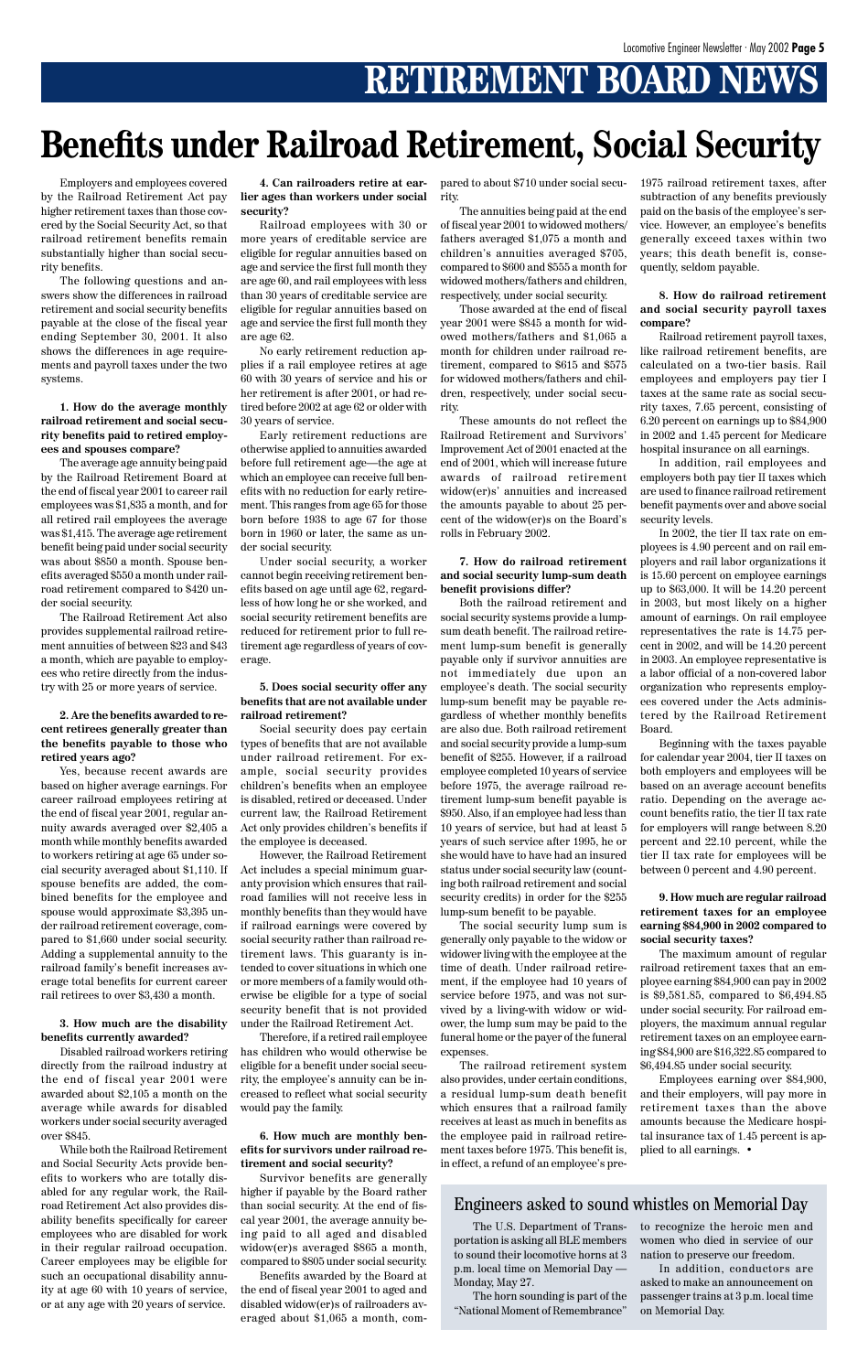### **Brotherhood of Locomotive Engineers June 16-20, 2002 75th Annual SMA Pre-Registration Form**

#### **HOTEL RESERVATIONS**

Virginia Beach Resort Hotel & Conference Center, (800) 468-2722 (In Virginia, please call (800) 422-4747)

#### **SMA PRE-REGISTRATION**

| Name of Attendee:                      |         |                                                                                                                                                                                                                                      |                                 |
|----------------------------------------|---------|--------------------------------------------------------------------------------------------------------------------------------------------------------------------------------------------------------------------------------------|---------------------------------|
| Address:                               |         |                                                                                                                                                                                                                                      |                                 |
|                                        |         | State:                                                                                                                                                                                                                               |                                 |
|                                        |         |                                                                                                                                                                                                                                      |                                 |
| BLE Division: <u>_________________</u> | Office: |                                                                                                                                                                                                                                      |                                 |
|                                        |         | GIA Division: <u>New York Contract on the Second State of the Second State of the Second State of the Second State of the Second State of the Second State of the Second State of the Second State of the Second State of the Se</u> |                                 |
|                                        |         |                                                                                                                                                                                                                                      | Desire Child Care? Yes () No () |
|                                        |         | <b>INTERESTED ACTIVITIES</b><br>Golf()                                                                                                                                                                                               |                                 |

Shopping ( ) Tour of Battleship Wisconsin ( ) Virginia Beach Marine Science Museum ( ) Tidewater Tides Baseball Game ( ) Dinner Cruise on the Spirit of Norfolk ( )

**ACTIVITY FEE** \$50.00 per person attending 2002 BLE/GIA SMA

#### **SMA DUES** \$20.00 per active member

#### *For additional information, contact Chairman T.C. Emory at: (757) 671-3338 or ble456@mindspring.com*

**Mail this form to:** T.C. Emory 4912 Euclid Rd. Virginia Beach, VA 23462

#### *Make checks payable to: 75th SMA, T.C. Emory, Chairman*

*Editor's Note:* **The following statement was issued by BLE International President Don M. Hahs:**

On Sunday, April 28, locomotive engineers will join other workers across the nation to commemorate the many people who have lost their lives while at work by observing Workers' Memorial Day.

Each day in this country thousands of workers are killed or injured on the job. None of these injuries or deaths need to happen. Our goal is zero tolerance for work place injuries. We should be outraged at the way that many of these incidents occur.

On a terrible day last September, we lost thousands of our brothers and sisters. These workers, both the organized and the unorganized, went to work that day and they did not get to go home. This incident provoked a great sense of outrage, but all workplace deaths provoke outrage.

Since 1996, the BLE has lost 25 of

its members to accidents in the workplace. Most recently, Charles B. "Charlie" Smith, 35, was killed as he boarded his Norfolk Southern freight train just north of the Edgemore freight yard in Delaware on March 21. He was local chairman of BLE Division 484 in Delmar, Del. His death and all the others provoke a sense of outrage.

After falling for the last decade, railroad-related deaths are now on the rise. Our goal of zero tolerance for deaths in the industry needs to be realized. The industry has paid lip service to safety over the years, and they need to put less effort into profits and more effort into safety.

We also need to remember that many of the injuries that occur at work are not of the sudden, catastrophic kind such as the ones mentioned above. Over a million workers per year are stricken with repetitive stress and strain injuries, including many in the transportation industry. The government needs to protect workers from these highly preventable injuries by enforcing stricter guidelines for employers.

While we have the technology to make the railroads and other industries safer, the companies have made the decision to favor economics over safety. Safety improvements, such as positive train control and ergonomically designed locomotive cabs, cost money, and it seems the companies of this nation have chosen profits over people.

On this Workers' Memorial Day, we should redouble our efforts to make work a safe place for everyone. No worker should ever go to work at the beginning of the day and not get to go home. No family should ever lose a loved one in an accident that is preventable. Workers should never lose their livelihood to a preventable workplace injury. Zero tolerance for workplace injuries should be the way that we remember and commemorate those fallen brothers and sisters. •

Charles B. "Charlie" Smith Mike W. Hoover T.O. "Tom" Landris Raymond J. St. Marie D.E. Nichols Jr. Wayne Connor Yvan Theriault Paul Davis R. A. Oertwig Carl Finzel Don Blain Kevin Lihou Roger H. Bell Debbie Dickerson David Butler J.L. "Joe" King R.W. Adams Michael E. Brown Kelvin N. Winters William B. Smith, Jr. Tom L. Shay Jake Elder J.M. Roybal Ricky M. Orr Alfonso S. DeBonis



# **President's statement on Workers' Memorial Day**

The National Transportation Safety Board is focusing on misaligned rails as a probable cause of the April 18 derailment of Amtrak's Auto Train near Crescent City, Fla.

The derailment occurred near milepost A722.2 on the CSX Sanford subdivision. After stopping at a signal to allow a coal train to pass, the engineer was in the process of bringing the passenger train back up to track speed when he entered a curve that had a 60 mph permanent speed restriction. The engineer was at 57 mph when he looked up and saw an anomaly in the alignment of the track.

The engineer placed the train into emergency and toggled the HOTD (headend of train device) as required by Amtrak rules. The train's assistant engineer stated that he placed the train in emergency at almost the same time. The assistant engineer also stated that he looked out the window into his mirror and saw the train piling up.

"We believe the train handling skills of the engineer prevented the accident from being worse than it was," BLE President Don M. Hahs said. "The train crew should be commended for their professionalism and bravery, as it more than likely saved lives."

| F<br>łł |  |
|---------|--|
|         |  |

The engineer of the train is a 28 year railroad veteran and the second engineer is a 29-year veteran. Both are long-time members of the BLE.

Immediately after the accident, the crew decided that one engineer would stay with the locomotives for communications purposes and to protect the head end of the train, while the second engineer would go back and help passengers escape from derailed cars.

"The entire crew is commended by the BLE for their quick thinking and brave actions before and after the derailment," President Hahs said.

Four passengers were killed, 28 of 418 passengers were injured, and 21 of the 40 cars derailed in the accident. •

### Tracks probed in Auto Train wreck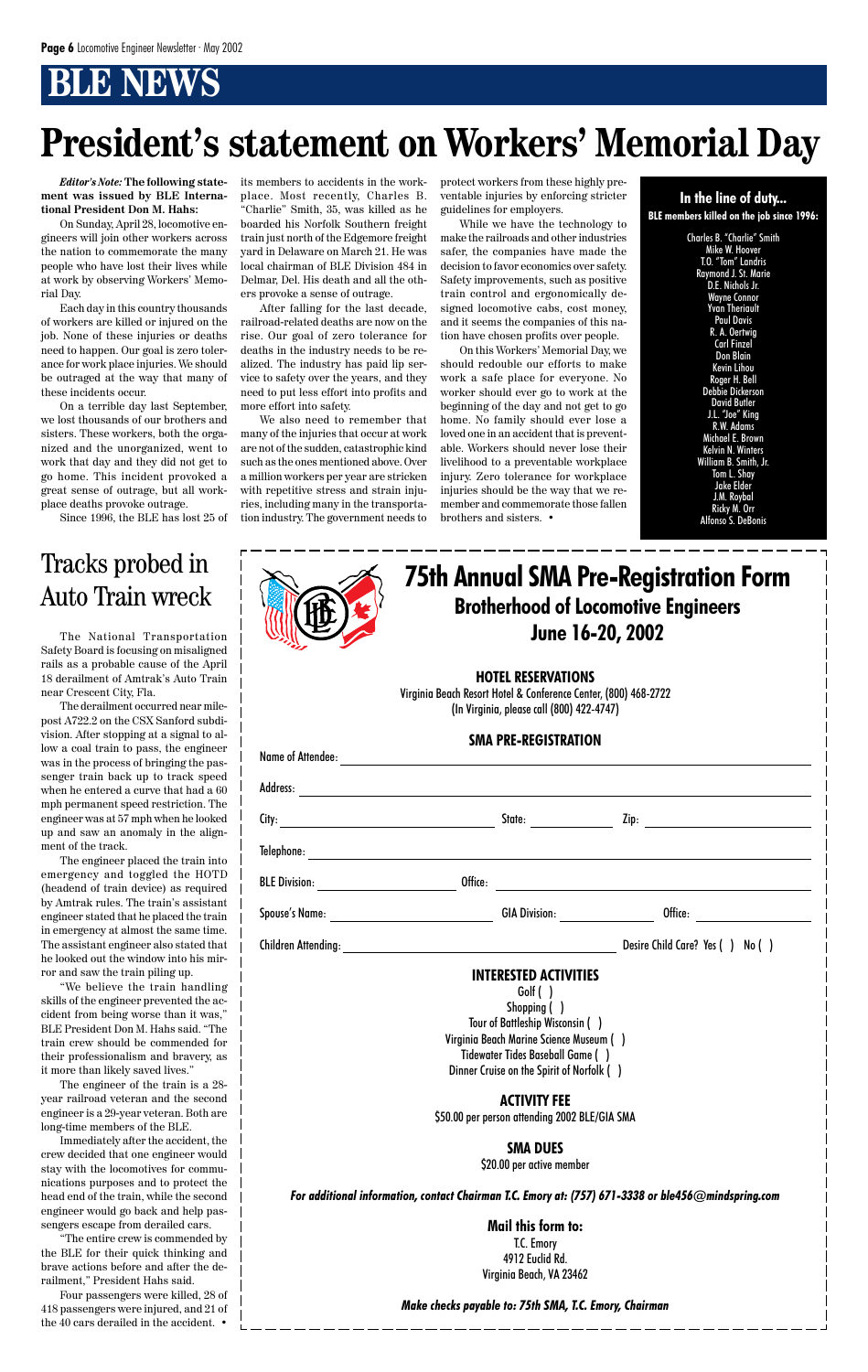### **62nd annual International Western Convention July 21-25, 2002 IWC 2002 Registration Form**

#### **HOTEL RESERVATIONS**

West Coast Tri-Cities Hotel, (509) 783-0611 (Room rates: \$85 per night) 1101 N. Columbia Center Blvd., Kennewick, WA 99336

#### **REGISTRATION INFORMATION**

| <b>Name of Attendee:</b><br><u> 1989 - Andrea Santa Andrea Andrea Santa Andrea Andrea Andrea Andrea Andrea Andrea Andrea Andrea Andrea Andre</u> |                                                                                                                                                                                                                                | Division:                                   |  |
|--------------------------------------------------------------------------------------------------------------------------------------------------|--------------------------------------------------------------------------------------------------------------------------------------------------------------------------------------------------------------------------------|---------------------------------------------|--|
|                                                                                                                                                  |                                                                                                                                                                                                                                |                                             |  |
| City:                                                                                                                                            | State: the state of the state of the state of the state of the state of the state of the state of the state of the state of the state of the state of the state of the state of the state of the state of the state of the sta |                                             |  |
| E-mail:<br><u> 1989 - Andrea Station Barbara, amerikan personal (</u>                                                                            |                                                                                                                                                                                                                                | Daytime Phone: _____________________        |  |
| If a Division Officer, which office do you currently hold?                                                                                       |                                                                                                                                                                                                                                | Evening Phone: ____________________________ |  |
| Will anyone be attending with you? YES/NO                                                                                                        |                                                                                                                                                                                                                                |                                             |  |

The following is a list of events that will be available at the upcoming 2002 IWC. Please take the time to indicate which events you and your party will be attending. This will allow us to plan a more organized convention for everyone. The registration cost will be \$50 per member due upon arrival. This will cover all events to be held at the Westcoast Kennewick hotel.

vices as part of the crew, then maybe these accidents would not have occurred," he said. "The UTU shows its true colors by backing the carrier position that remote control technology played no role whatsoever in these recent incidents."

The seven remote control incidents are outlined as follows:

• On April 24, a remote control switch engine ran into the side of a UP freight train that was leaving Des Moines, causing three rear cars of the freight train to derail. The collision caused significant damage to the switch engine and minor damage to the tracks.

The accident occurred in a switching area where the speed limit is less than 10 mph, and no injuries were reported. However, BLE sources at the scene estimate that damage was serious enough that the incident would have to be reported to the Federal Railroad Administration. Reportable incidents, as defined by FRA, are collisions, derailments or other incidents that cause a minimum of \$6,600 in damage.

The UTU website reported that its own members are at fault for this incident and not remote control technology.

"The remote control unit worked properly... and the incident was blamed on a failure of the crew to properly line a crossover," according to a May 2 report on the UTU website. "At least one of the two crew members on the ground, as well as a utility employee riding the locomotive, knew the switch was not lined properly. The operator had a view of the switch, and the utility employee assumed that the other crew member would throw the switch, according to a source familiar with the incident. Instead, the train plowed into the side of the departing train."

• On April 16 in Montgomery, Ala., a ground-service employee allegedly lost radio contact with the remote control switch engine he was operating. BLE sources say the remote control unit, which was in the process of adding 20 cars to a CSX freight, smashed into the rear of the train, derailing several cars and causing significant damage to the cars and tracks.

Once again, UTU laid the blame for this incident at the feet of one of its dues-paying members.

#### **THESE EVENTS WILL BE PROVIDED AT THE IWC WITH THE INDICATED COST: Monday, July 22** Golf Tournament: ..........................................................................................\$60.00/golfer X No. of Golfers = Columbia River Journeys: .............................................................................\$43.74/adult X No. of Adults = Children ages 4-11: ............................................................................\$34.02/child X No. of Children = **Tuesday, July 23** Casino Night at Celebrity Bowl and Casino (Transportation to and from casino will be provided) Cost is completely up to you! .............................................. Number of Planned Participants = **Wednesday, July 24** Closing ceremonies and banquet at Tri-Cities Coliseum ............... \$20.00/guest X Number of Planned Participants = *Please fax to: (509) 628-3500 Thank You!* Chairman William Amaya Chairman IWC 2002 E-mail: HotThrottle.Will@verizon.net the shed and coal rotary dumper before hitting the second train. These accidents reinforce the BLE's assertion that more precaution and enforceable government regulations are necessary to the safe implementation of remote control technology. "These incidents are part of the reason we felt it necessary to file suit against the Department of Transportation and the Federal Railroad Administration," President Hahs said. "The railroads are in such a hurry to implement remote control operations that safety is being compromised." He said that instead of adopting mandatory regulations to ensure safety in remote control operations, FRA chose to issue non-mandatory "guidelines," which appear to have the effect of de-skilling the engineer's certifica-

"Sources familiar with the incident say the operator stepped into a van while running the locomotive, and momentarily lost track of how close the cut of cars was to the train it was being coupled to," the UTU reported on its website.

• On April 20 in Hinkle, Ore., a remote control UP locomotive with 15-20 cars collided with a standing set of yard engines at approximately 7 mph. The engineer of the stationary locomotives had just disembarked and was not injured. "Damage was minor according to company officials, but nonetheless a collision occurred," a BLE general chairman reported.

• On April 28 in Hinkle, Ore., a set of remote control locomotives handling over 30 cars ran through a switch-point derail (with blue flag) and went past end-of-track derailing both locomotives. Local company officials refused to acknowledge the incident occurred, nor would they disclose the extent of damage. A photo of this incident is provided on Page 1 of this issue.

• On April 29 in Hinkle, Ore., another remote control locomotive rearended a standing cut of 32 cars, which had a locomotive attached at far end and an engineer at the controls. The engineer escaped serious injury. "Once again, local officials did not disclose damage, nor would they acknowledge the incident occurred even though impact happened in front of these same managers," the BLE General Chairman reported. "Witnesses say that the collision sounded like a bomb going off."

• On May 5 in Hinkle, Ore., a remote control locomotive rolled over a switch point blue flag/ derail, at the same point as the April 29 derailment.

"This one has the record for furthest distance with one locomotive completely off the end of the rail," a BLE source said. "It traveled far enough to foul adjacent track."

• In March, a remote control engine at a power plant in Michigan City, Ind., plowed through the plant and smashed into a manned locomotive. The engineer of the manned train narrowly avoided potential injury or death by jumping to safety.

The remote control engine was pushing six coal cars when it approached the coal drop-off area at about 30 mph. Normally, a train in that area would travel at less than 1 mph. Newspaper reports indicate the remotely controlled train did not respond to radio controls and smashed through

| ł<br>IJ | í. |
|---------|----|
|         |    |
|         |    |

tion requirements. •

### **BLE documents seven remote control incidents since March**

### Remote Control

#### Continued from Page 1

UTU, carriers say technology is not to blame; UTU website says its own members caused accidents